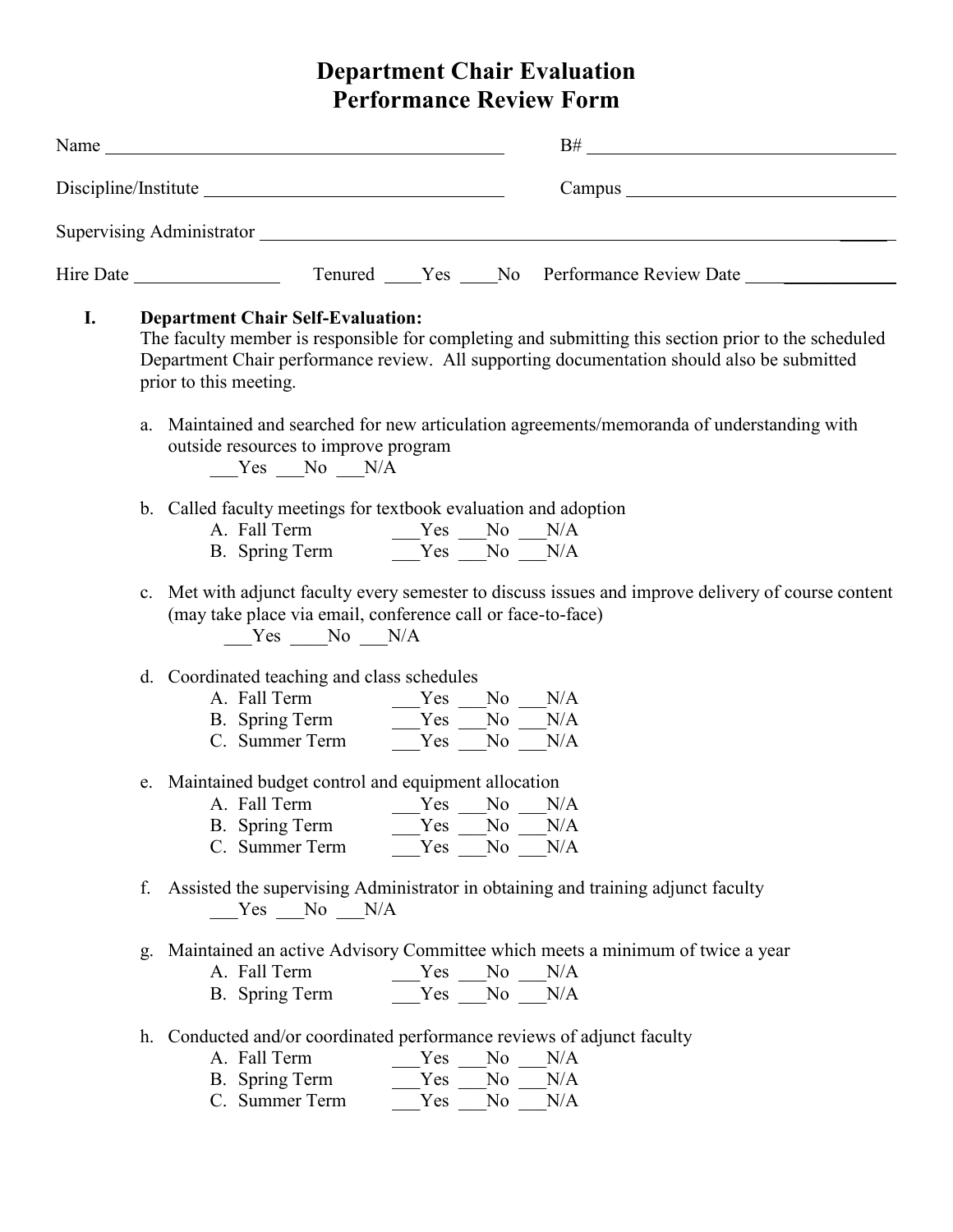- i. Performed yearly program/curriculum review (Health Sciences, Nursing, PSAV programs) and updates as necessary with state and national requirements  $Yes$  No  $N/A$
- j. Submitted Annual Review Reports and scheduled site visits as needed for maintenance of programs (Health Sciences, Nursing, PSAV)  $Yes$  No  $N/A$
- k. Evaluated student requests in accordance with job description **Tes No N/A**

**By completing this section, the Department Chair affirms that he/she has met the primary and other responsibilities as contained in the faculty contract.**

**Faculty signature Print name Date** 

- **II. The following section is to be completed by the Administrator prior to the evaluation meeting – The Department Chair :**
	- **a.** Was present for the extra work days required by the position.  $Yes$  No  $N/A$
	- b. Was fair and equitable in the treatment of all members of the department  $Yes$  No  $N/A$
	- c. Evaluated adjunct faculty in a professional and equitable manner Yes No N/A
	- d. Was fair and equitable in the treatment of students  $Yes$  No  $N/A$
	- e. Submitted workable schedules, adjunct faculty pay forms and load documents in a timely manner Yes No N/A
	- f. Submitted and worked within budgetary constraints set by administration  $Yes$  No  $N/A$
	- g. Reviewed and assessed all syllabi and course materials (including textbooks) prior to the beginning of the semester  $Yes$  No N/A
	- **h.** Supported all adjunct and full-time faculty  $Yes$  No  $N/A$
	- **i.** Assisted with adjunct faculty orientation  $Yes$  No  $N/A$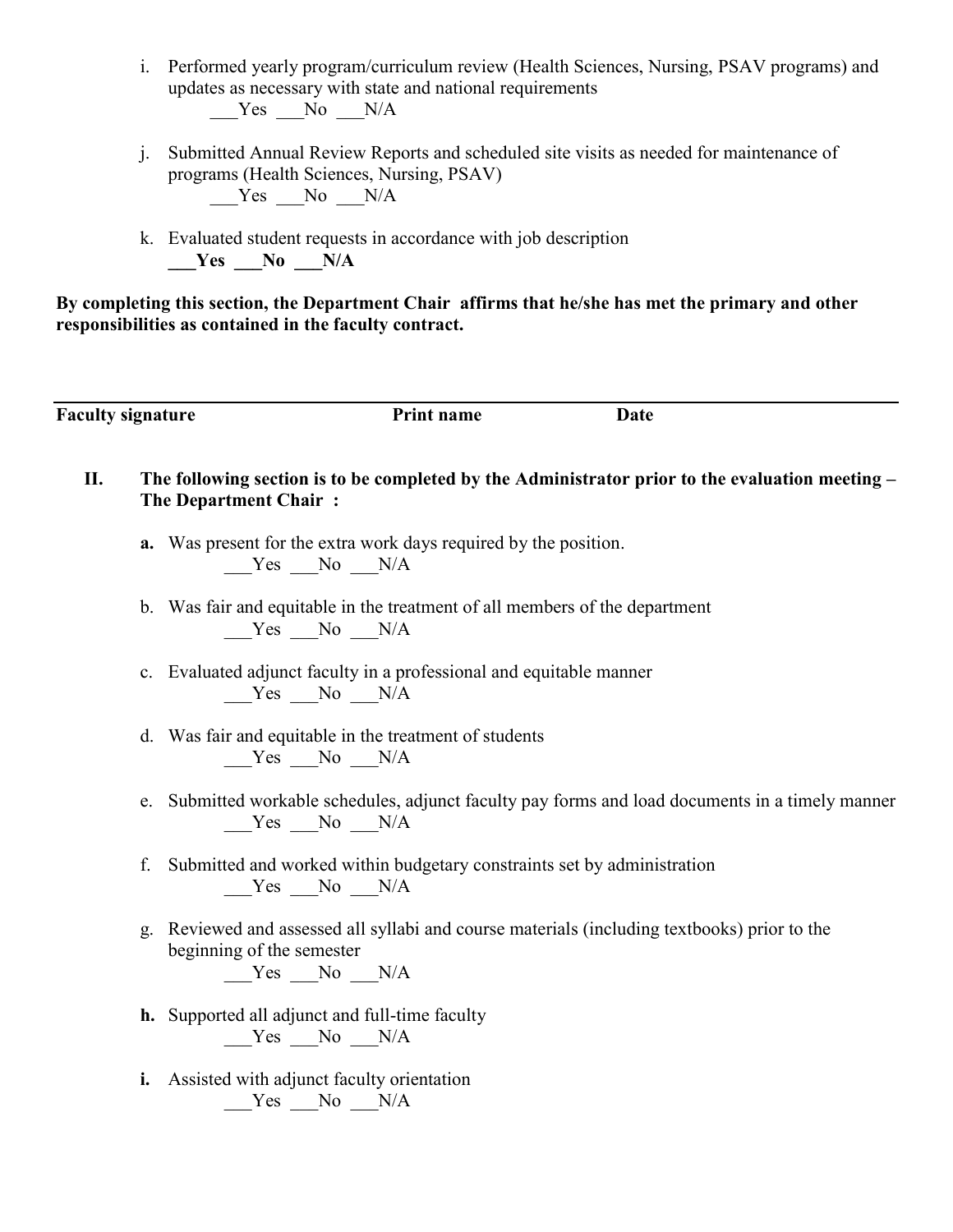- **j.** Maintained good communication with the administration and the faculty  $Yes$  No  $N/A$
- **k.** Was knowledgeable about the professional and academic aspects of the program(s)  $Yes$  No  $N/A$
- **l.** Was knowledgeable about accreditation issues related to assigned programs Yes No N/A
- **m.** Represented and marketed programs to potential students, corporate clients, etc. Yes No N/A
- **n.** Participated in college-wide recruitment and activities of clubs and organizations related to the departments under their supervision

 $Yes$  No  $N/A$ 

**Comments:** 

**III. Goals for the Upcoming Academic Year (to be filled out jointly by the Administrator and the Department Chair):**

**Comments:**